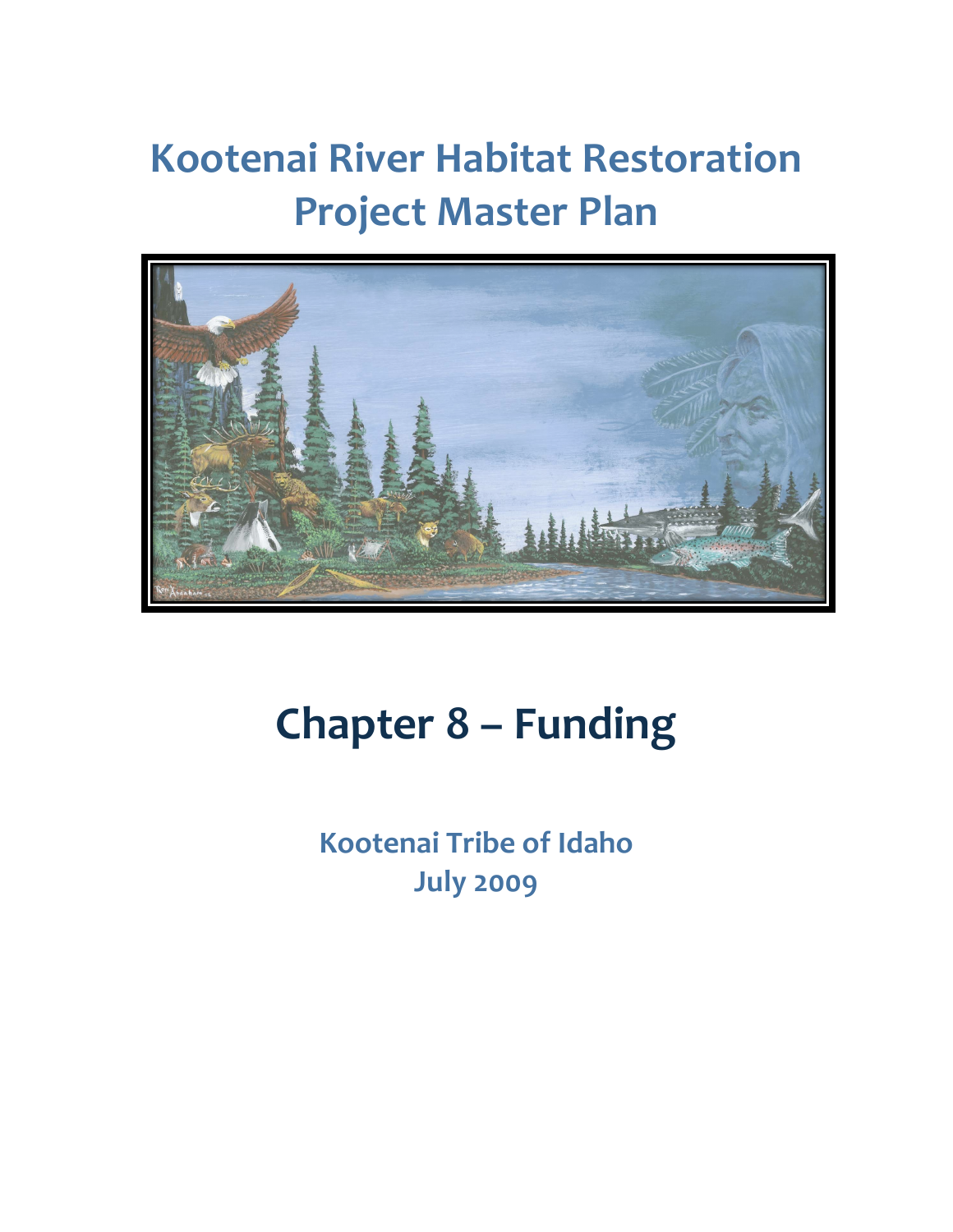### Chapter 8: Table of Contents

| 8                                                                                            |  |
|----------------------------------------------------------------------------------------------|--|
| 8.1                                                                                          |  |
| 8.2                                                                                          |  |
| 8.3                                                                                          |  |
| 8.3.1                                                                                        |  |
| 8.3.2                                                                                        |  |
| 8.3.3                                                                                        |  |
| 8.3.4                                                                                        |  |
|                                                                                              |  |
| 8.4.1                                                                                        |  |
| 8.4.2                                                                                        |  |
|                                                                                              |  |
| Natural Resource Conservation Service Farm Bill Conservation Incentive Programs 8-9<br>8.5.1 |  |
| 8.5.2                                                                                        |  |
| 8.6                                                                                          |  |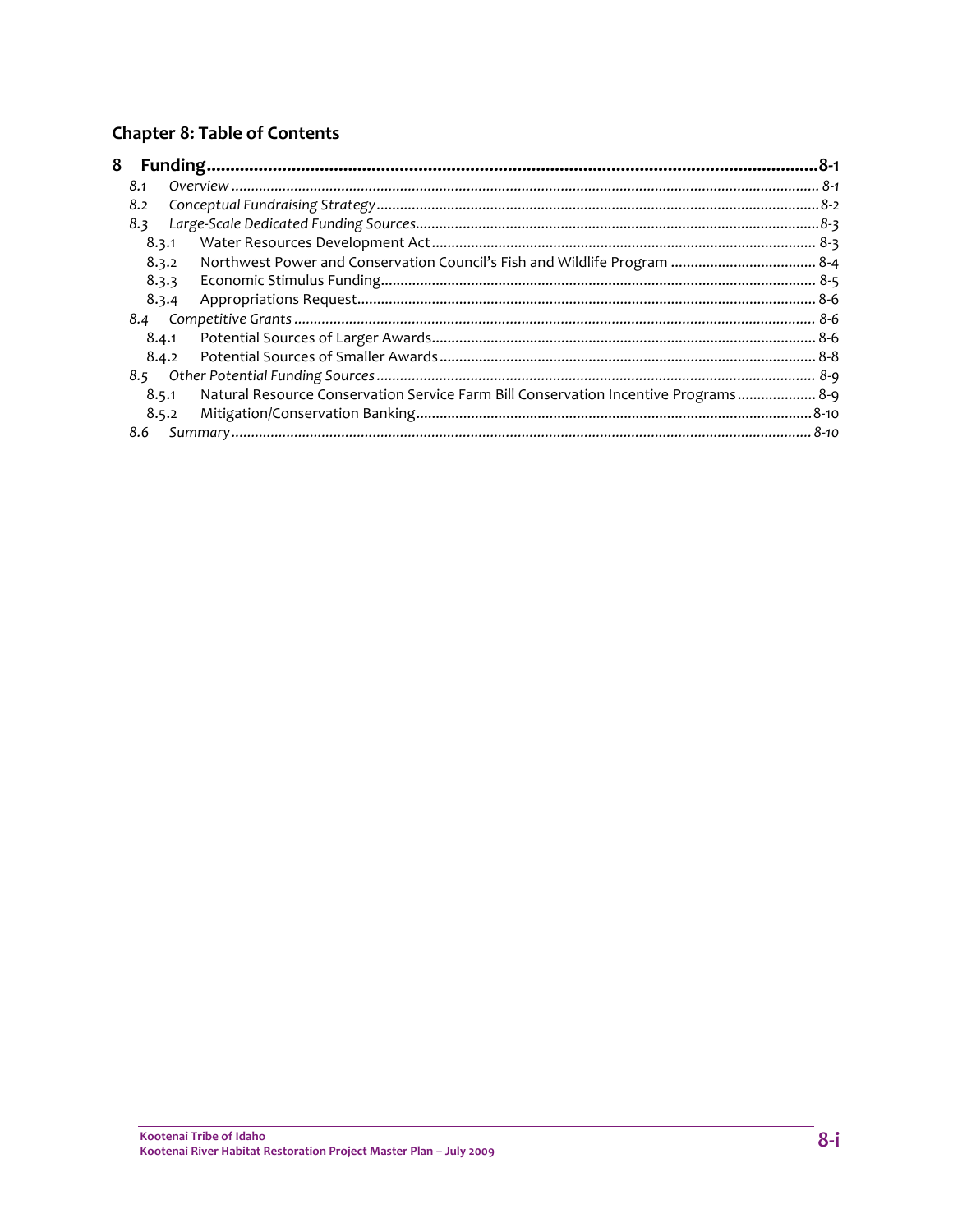## **8 Funding**

This chapter presents a conceptual funding strategy and a preliminary analysis of potential funding sources for implementation of the Kootenai River Habitat Restoration Project.

## **8.1 Overview**

As explained at the beginning of this document, this Master Plan provides a framework for an ecosystem‐based habitat restoration project. Because the Kootenai River Habitat Restoration Project covers such a large area and is designed to address such a complex combination of interrelated limiting factors, it will likely take a number of years to complete the habitat restoration work. This will likely result in various restoration phases being implemented in different reaches at different times. Funding availability, environmental compliance, and permitting schedules may also influence, and be influenced by, the selected approach to implementation sequencing. Later design phases of this project will consider funding and sequencing in greater detail with the recognition that the Kootenai River Habitat Restoration Project is a single endeavor with component parts that are all inter‐linked and inter‐dependent.

The purpose of this chapter is to outline a conceptual funding strategy and investigate potential funding sources that could be used to implement the specific on-the-ground habitat restoration activities that will be identified and refined in the next phases of this project.

Shortly after completion of this Master Plan, the Tribe in coordination with their agency partners, and with input from regional co-managers and other stakeholders, will identify immediate implementation priorities and associated habitat actions, as well as a process for prioritizing and sequencing subsequent project actions (see discussion of next steps in Chapter 9). The Kootenai Tribe expects that once specific preliminary project actions are identified, and a process has been confirmed to prioritize and sequence longer‐term project actions, the Tribe with assistance from their agency partners and other interested stakeholders, will refine and implement an appropriate targeted funding strategy for the implementation of the entire Kootenai River Habitat Restoration Project.

This Master Plan presents conceptual costs for a range of potential implementation scenarios (Chapter 7). As previously explained, more precise cost estimates will be developed in subsequent project phases once specific project actions and associated implementation sequencing are identified and preliminary and final design work is initiated. These refined cost estimates will also be critical in developing and securing funding sources for this project. However, for the time being the potential implementation scenarios and associated conceptual cost ranges helped the Tribe in thinking about how to frame this conceptual funding strategy.

The Kootenai Tribe received funding for the development of this Master Plan from the Bonneville Power Administration (BPA) through the Northwest Power and Conservation Council's (NPCC) Fish and Wildlife Program (Project 200200200). The Tribe anticipates that funding for planning and design activities, environmental compliance, and additional targeted data collection and analysis associated with the next phases of this project will also be provided at least in part by BPA through the NPCC's Fish and Wildlife Program (see Chapter 9 discussion of next steps).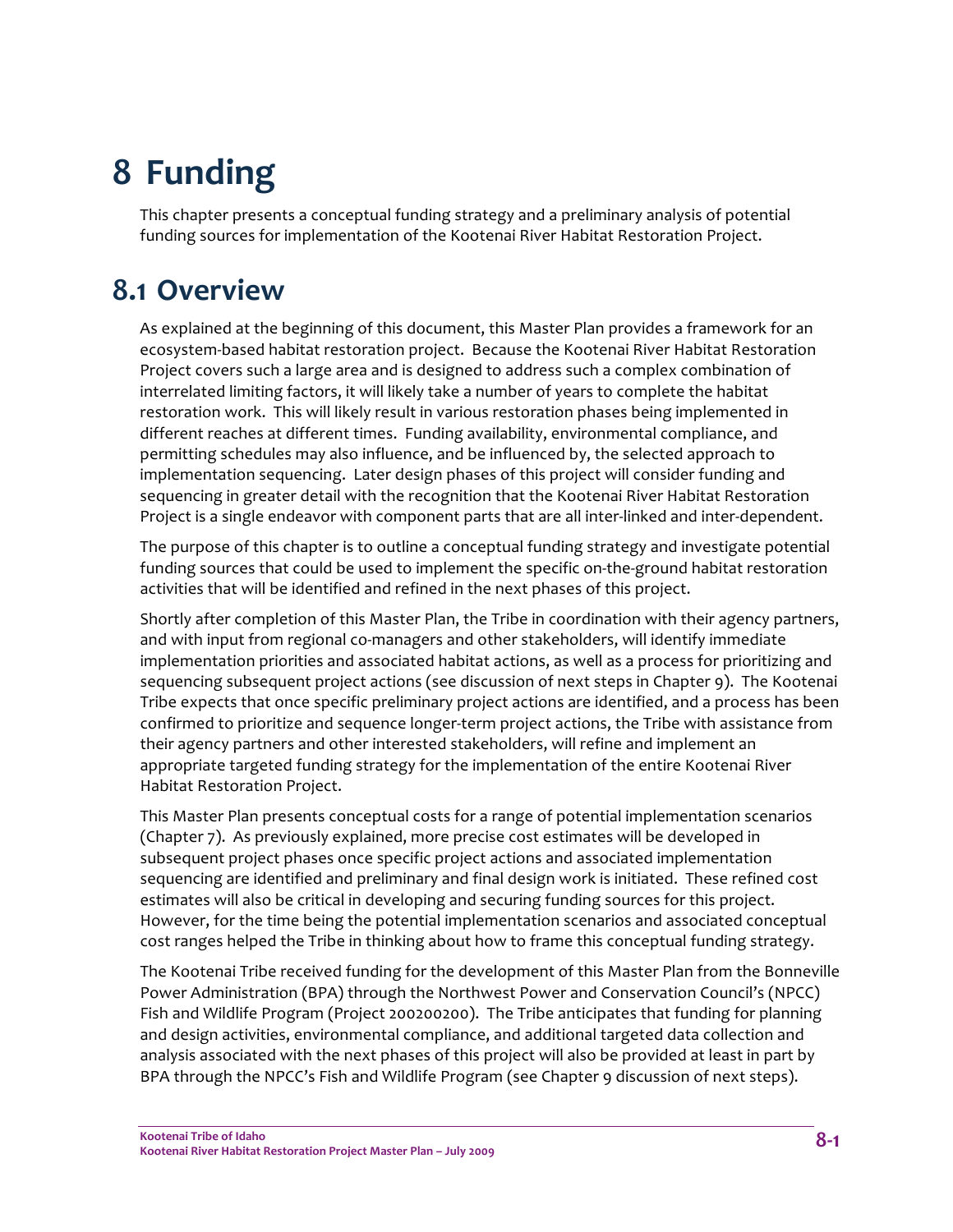The conceptual funding strategy presented in this chapter is based on the following assumptions:

- **Funding will be needed primarily for implementation of habitat restoration actions;**
- It is possible that some funding might be needed for habitat acquisition and/or leases;
- The Kootenai River Habitat Restoration project will likely be implemented at multiple sites and in different reaches of the river in sequenced phases, with some of the component projects being relatively small and simple and others being comparatively large and complex;
- **The project phases will be implemented within an adaptive management framework,** such that design and implementation of later phases of the project are informed by data and information gathered through actions implemented in earlier phases;
- Although sequencing of the project implementation will in all likelihood be necessary for a variety of reasons, the Tribe also recognizes that there are benefits to completing major project components as quickly as possible (e.g., urgent ecological need for habitat improvements, opportunity to maximize ecological value and minimize construction impacts, and the potential for reducing costs); and
- **Construction related to the first phase of habitat restoration actions is targeted to begin** in 2012.

## **8.2 Conceptual Fundraising Strategy**

Although it is difficult to identify details of a fundraising strategy before specific restoration actions have been selected, the Tribe recognizes the importance of anticipating the scale of potential restoration efforts since this will be a critical variable in developing and implementing a fundraising strategy. This is one of the reasons the Tribe has provided illustrative examples of potential minimum, moderate and maximum implementation scenarios and developed conceptual cost estimates associated with each of these scenarios. However, it is important to understand that the final project implementation scenario may be different than any of the illustrative examples provided in this Master Plan.

In developing this Master Plan and discussing the approach to funding, the Tribe and their agency partners agreed that a desirable approach to funding would be a strategy that relies on multiple funding streams, with each source tapped to provide funding for specific elements of the larger ecosystem restoration project.

Such a strategy would ordinarily be executed primarily by securing funds from a variety of competitive grant and loan sources offered by federal and state agencies, with the potential for some additional funding from private sources. The challenges associated with this approach are that it is time‐consuming to execute and is subject to the award limits of each of the competitive grant programs. Given these constraints, the Tribe believes it would be very difficult to raise more than \$8 to \$10 million per year using this approach, and even raising that amount would probably require a significant commitment of time and resources to fundraising activities.

Depending on the scope and scale of the selected habitat restoration scenario, and on the approach to implementation sequencing, it is likely that a dedicated revenue source of considerable size will be needed. While the specific restoration activities and implementation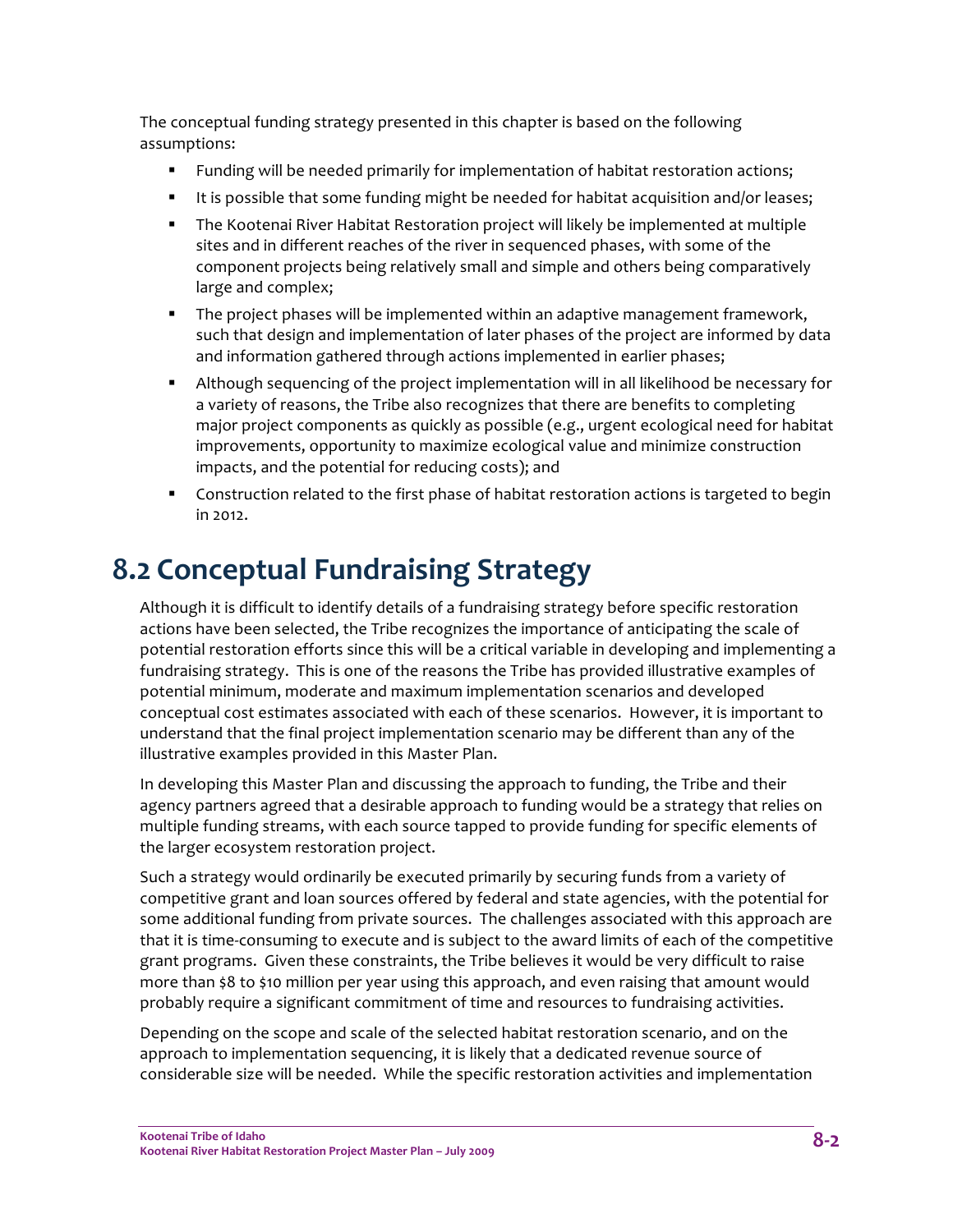sequencing will not be identified until the next phases of the project, for the purposes of this chapter the Tribe is assuming that the selected restoration actions will be substantial enough to warrant securing a dedicated revenue source.

The Tribe is recommending the following interim funding strategy, which will be updated, refined and expanded once the initial restoration activities have been prioritized and the approach to project implementation and sequencing has been confirmed:

- The Kootenai Tribe and their agency partners will pursue one or more dedicated revenue sources to serve as cornerstones of the funding strategy and the largest contributors to funding needs;
- Conventional funding sources, including competitive grants and landowner incentives, will be sought to address specific restoration needs;
- All funding sources will be focused on addressing the goals, objectives, and restoration strategies identified in this Master Plan through specific project actions that will be identified and prioritized in the next phases of the project; and
- **The Kootenai Tribe in coordination with their agency partners will ensure that capacity is** in place to efficiently design, construct, and maintain projects so that initial funding is used effectively.

It is important to note that the federal agencies, while supportive of the project, are prohibited from lobbying Congress. Towards this end the Tribe, co-managers, stakeholders, and other project supporters will play a central role in educating and informing key constituents and potential funders about the project.

The next sections identify potential funding sources and provide a preliminary analysis of the appropriateness of the funding source to the project, as well as identifying specific challenges or opportunities associated with each potential funding source.

## **8.3 Large‐Scale Dedicated Funding Sources**

The cornerstone of the recommended funding strategy is securing at least one very substantial funding source that is adequate to fund a major portion of the restoration program. The following sections describe potential large‐scale dedicated funding sources.

#### **8.3.1 Water Resources Development Act**

The Water Resources Development Act (WRDA) is a bill that is periodically approved by the U.S. Congress that authorizes a wide variety of flood control, water supply, and restoration projects throughout the country. It is the principal mechanism for authorizing large‐scale restoration projects under the U.S. Army Corps of Engineers (USACE) restoration authorities.

Typically, WRDA authorizations follow the template of standard USACE projects, with major reconnaissance and feasibility studies that precede construction funding and substantial cost‐ sharing requirements; however, it is also possible to customize the authorization to secure more flexible terms.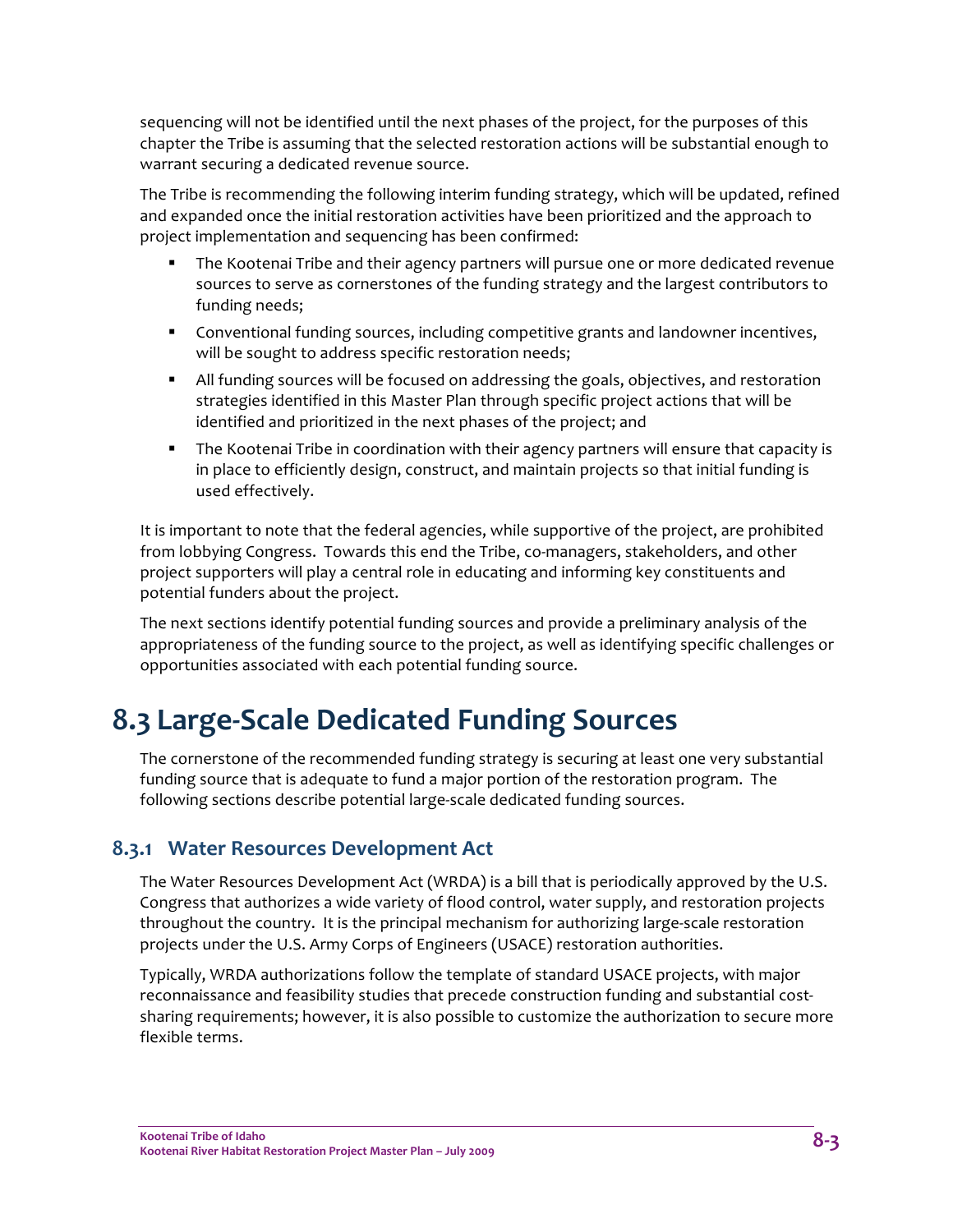WRDA bills have been infrequent in recent years and it can be difficult to garner the administrative and Congressional support needed to enact a new project-specific authority. In addition, the authorization must be followed by appropriations to the project and there is currently a significant backlog of authorized but under‐funded projects nationwide. WRDA 2007 was five years overdue and authorized over 900 water resources projects at a cost of about \$23 billion.

WRDA is one of the few options for a targeted source of funding that is large enough to fund most or all of the Kootenai River Habitat Restoration Project. Pursuing WRDA would be contingent on strong support from the Idaho and Montana Congressional delegations.

Timeline: WRDA bills are theoretically compiled and passed every two years.

#### **8.3.2 Northwest Power and Conservation Council's Fish and Wildlife Program**

The NPCC's Fish and Wildlife Program is intended to mitigate the impact of Columbia Basin hydropower dams on all fish and wildlife species of the basin. The Council makes recommendations on the investment of BPA hydropower revenues to a wide variety of fish and wildlife projects, including habitat acquisition and restoration, studies, monitoring, and public education. Projects are solicited in annual grant rounds, reviewed by a panel of independent scientists, and proposed to BPA for funding.

The Fish and Wildlife program is funded at approximately \$130 million per year, with roughly 30 percent or \$35 to \$40 million per year spent on habitat projects. The Kootenai Tribe of Idaho has been successful at securing \$3 to \$5 million per year for fish and wildlife mitigation projects from the program. Collectively, all project sponsors in the Kootenai subbasin have secured \$46.3 million (an average of \$6.6 million annually) between FY 2001 and 2008 for fish and wildlife projects.

The continuation of annual Fish and Wildlife Program grants to the Kootenai River Habitat Restoration Project is addressed later in this paper. There may be potential to increase the BPA funding commitment beyond the annual grant process. There are strong arguments for a larger‐ than‐average federal role in the recovery process, including the strong correlation between Libby Dam operations and sturgeon declines and the recent settlement of a third‐party lawsuit that commits the USACE and BPA to support the restoration effort. If there is willingness to consider a larger BPA commitment, a memorandum of agreement may be the appropriate avenue.

Recently, BPA, USACE, and the Bureau of Reclamation have entered into five separate memoranda of agreement (MOA) in 2008 as a result of court-ordered collaborative processes referred to as the Fish Accords. These agreements address fish affected by federal dams of the Federal Columbia River Power System and will result in numerous new projects and dedicated funding for certain on‐going projects (such as watershed restoration programs) throughout the Columbia River Basin for the next 10 years. Annual funding commitments for tribal MOA participants are between \$15 and \$19 million (not including hatchery capital commitments or inflation adjustments). BPA and the Kootenai Tribe discussed the Tribe's participation in Accords as they were being negotiated, at that time the Tribe elected to not enter into an Accord. Development of a new Accord or similar agreement may still be a possibility.

With or without development of a Fish Accord, BPA funding at an enhanced level may require an adjustment to rates through BPA's normal rate‐setting process. A rate case is a biennial process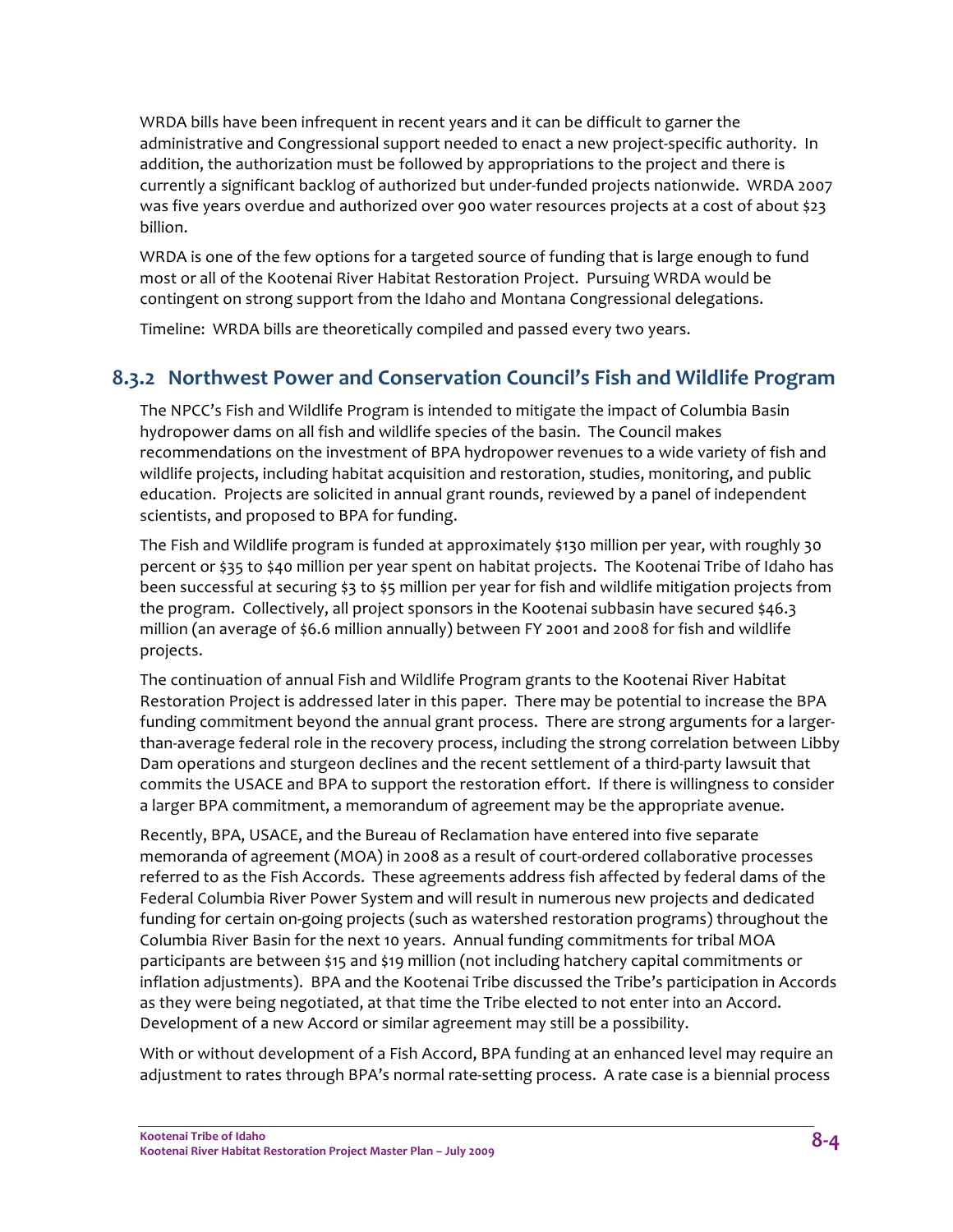to adjust power and transmission rates for BPA customers. Through the rate case, BPA develops a proposal for rates that is reviewed by customers and other parties through a formal hearing process, which concludes with the BPA Administrator issuing a Record of Decision and filing the new rates with the Federal Energy Regulatory Commission for final approval. In addition to the standard process, there is an opportunity to revisit rates between formal rate cases in special circumstances.

Timeline: A MOA between BPA and the Kootenai Tribe could be negotiated at any time, pending willingness of both parties to enter into such and agreement. If an adjustment of rates is needed, BPA will issue a federal register notice in the summer of 2010 to allow interested stakeholder groups the option to participate in the FY 2012‐2013 rate case.

#### **8.3.3 Economic Stimulus Funding**

In 2009, the incoming Obama administration and Congress pursued and passed a major economic stimulus package to address the U.S. economic recession. The resulting American Recovery and Reinvestment Act of 2009 was passed by Congress on Feb. 13, 2009 and signed into law by President Obama on February 17, 2009. The final version is estimated by the Congressional Budget Office to cost \$787 billion over the 2009‐2019 time frame.

The American Recovery and Reinvestment Act of 2009 was designed to provide additional funding for job preservation and creation, infrastructure investment, energy efficiency and science, assistance to the unemployed, and State and local fiscal stabilization, for the fiscal year ending September 30, 2009, and for other purposes.

Part of that stimulus package included an emphasis on green investments, projects and programs to restore the environment, promote alternative energy sources, and reduce reliance on foreign oil. Substantial stimulus funds have been identified for environmental restoration actions including watershed restoration as part of the American Recovery and Reinvestment Act of 2009.

Environmental restoration stands out as a stimulus option even among green investments. Efforts like the Kootenai River Restoration Project have been shown to be unusually effective at creating jobs, supporting local producers and suppliers of goods and services, and pumping money into local economies quickly and efficiently. Moreover, they are effective at stimulating economies in rural areas that have lagged in employment and wages and are likely to be hardest hit in a downturn.

The 2009 stimulus package specifically sought out "shovel ready" projects; unfortunately, the Kootenai River Habitat Restoration Project was still in the conceptual planning stage in 2008‐ 2009. The Obama administration has discussed the possibility of additional stimulus funding in 2010 depending on the scale and speed of U.S. economic recovery. Congressional support for additional stimulus funding would also be required and at the time this Master Plan was being completed, it is not clear whether there will be adequate support to pass an additional stimulus package. The Kootenai Tribe will continue to track availability of future funding opportunities associated with economic recovery.

Timeline: Although the Kootenai River Habitat Restoration Project did not have any "shovel‐ ready" components identified in time to secure funding from the American Recovery and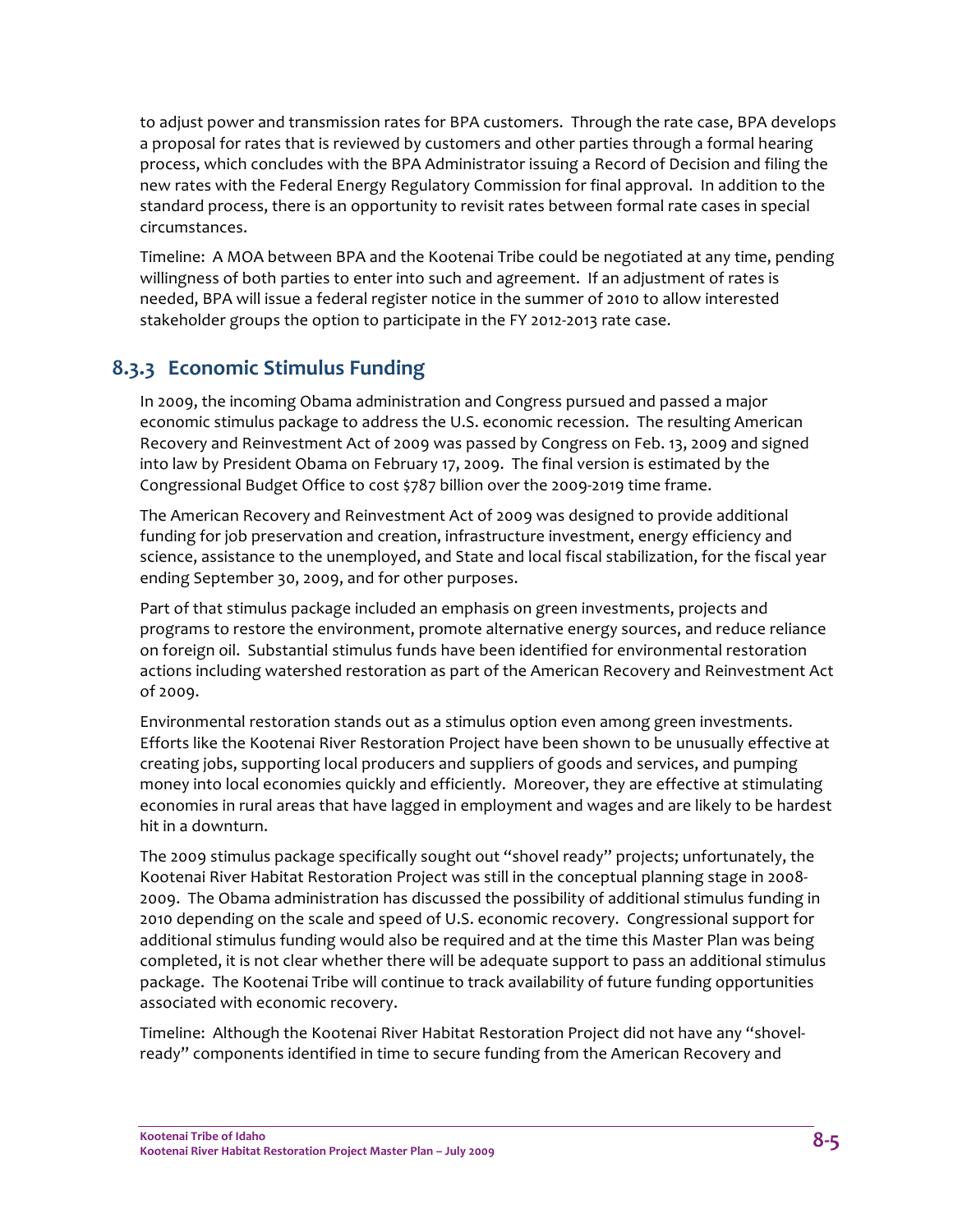Reinvestment Act of 2009, depending on the scale and speed of economic recovery, there may be opportunities to secure additional stimulus funding in 2010 or beyond.

#### **8.3.4 Appropriations Request**

Significant amounts of appropriations are annually provided by Congress on a discretionary basis throughout the United States for various purposes. The Kootenai Tribe has discussed the possibility of receiving such an appropriation with the Idaho and Montana Congressional Delegation recognizing the project helps satisfy ESA, Treaty and Tribal Trust and other federal requirements, as well as the numerous benefits the project offers to Idaho and Montana constituents. Strong Idaho, Montana and Northwest Congressional support for an appropriation will be essential. The Kootenai Tribe and co-managers and stakeholders will continue to work with Congress to identify options.

Timeline: An appropriations request must be completed no later than January 2010 for FY 2011.

## **8.4Competitive Grants**

Recognizing that securing a single large source to fund the restoration program is likely to be challenging, an annual fundraising program focused on promising grant, loan, and incentive programs may offer more promise in the short run. In a preliminary analysis, the following sources seemed to provide the most promising opportunities.

#### **8.4.1 Potential Sources of Larger Awards**

The following sections present potential sources of larger competitive grant awards (i.e., \$1 million or more).

#### *8.4.1.1 Northwest Power and Conservation Council Fish and Wildlife Program*

As previously indicated, the NPCC's Fish and Wildlife Program is an excellent source of annual funding for fish and wildlife mitigation projects and has been used to great effect by the Kootenai Tribe of Idaho to date. This is an obvious choice for continued annual fundraising efforts.

Timeline: At the time this document was being finalized, the NPCC had not identified a specific timeframe or specific process for the next Fish and Wildlife Program project solicitation. The Tribe anticipates that new projects in the Kootenai region will likely be reviewed in early 2010 for funding in FY 2010 and future years.

#### *8.4.1.2 U.S. Fish and Wildlife Service Cooperative Endangered Species Fund*

This funding source is authorized by Section 6 of the Endangered Species Act (ESA) and provides funding for habitat conservation planning and land acquisition to benefit federally listed species. Section 6 of the Endangered Species Act provides grants to states and territories to support participation in a wide array of conservation projects for threatened and endangered species, as well as for species that are either candidates or have been proposed for listing.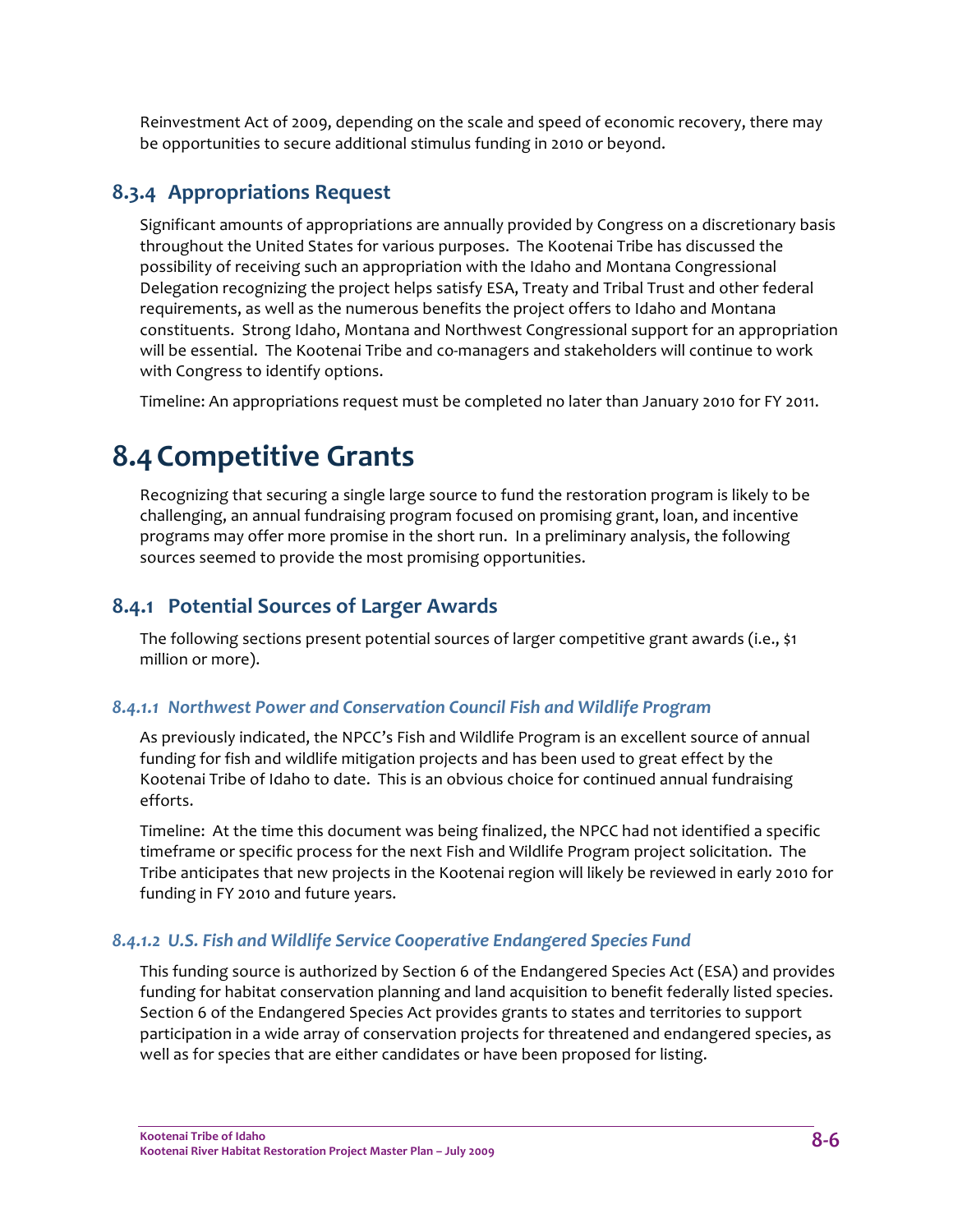This program provides three types of grants:

- Recovery Land Acquisition Grants These grants provide funds to states and territories for acquisition of threatened and endangered species habitat in support of approved and draft species recovery plans. Acquiring habitat in order to secure long‐term protection is often the critical element in a comprehensive recovery effort for a listed species.
- **Habitat Conservation Planning Assistance Grants This category provides funds to states** and territories to support the development of Habitat Conservation Plans (HCPs).
- HCP Land Acquisition Grants These grants provide funds to states and territories to acquire land associated with approved HCPs. They do not fund mitigation required of an HCP permittee, but rather, support acquisitions by the state or local governments of habitat that complement actions associated with the HCP.

For the first time, for fiscal year 2010, the USFWS will also be incorporating aspects of climate change when evaluating the proposals submitted through the Cooperative Endangered Species Conservation Fund.

Awards of several million dollars are possible, although the majority of awards are in the \$100,000 to \$700,000 range. A grant of \$1.5 million was provided to The Nature Conservancy in 2008 for conservation easement acquisition in the Kootenai Valley. The majority of program funding is provided through a national competition and the program is moderately competitive.

Timeline: Proposals for 2010 are due by August 19, 2009. The Proposal deadline for 2011 has not been identified at this time.

#### *8.4.1.3 Environmental Protection Agency Targeted Watersheds Grants Program*

This is a fairly new program and has just completed its fourth annual grant round, in which it allocated \$16 million to watershed‐specific restoration programs across the United States.

Established in 2003, the Targeted Watersheds Grant program is designed to encourage successful community‐based approaches and management techniques to protect and restore the nation's watersheds.

Individual grants for the latest round are for a maximum of \$900,000 and require a 25% match. The program is unusually flexible in eligible activities and has been widely used for watershed restoration strategies. Funding for continuation of the program is contingent on annual appropriations. Projects are reviewed and ranked at the regional and national level, and the program as a whole is moderately competitive.

Timeline: Submissions are typically due in September. At the time this document was being completed, eligible geographic areas had not been selected for 2009 submissions.

#### *8.4.1.4 USFWS North American Wetlands Conservation Act Grants*

This program provides grants to organizations and individuals to preserve and restore wetlands and associated upland areas. The North American Wetlands Conservation Act (Act, or NAWCA) of 1989 provides matching grants to organizations and individuals who have developed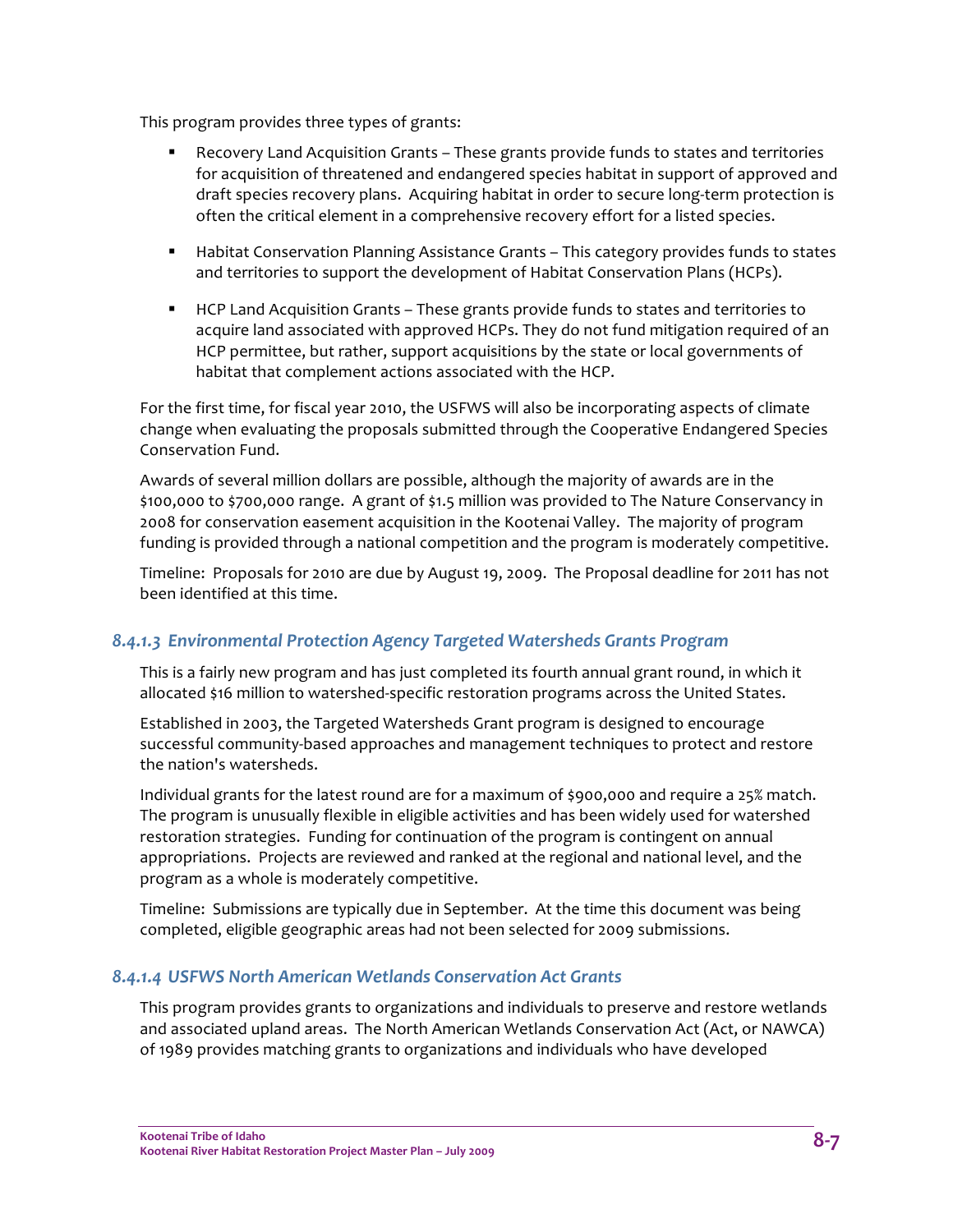partnerships to carry out wetlands conservation projects in the United States, Canada, and Mexico for the benefit of wetlands‐associated migratory birds and other wildlife.

There is a Standard and a Small Grants Program:

- The Standard Grants Program Supports projects in Canada, the United States, and Mexico that involve long‐term protection, restoration, and/or enhancement of wetlands and associated uplands habitats.
- The Small Grants Program Operates only in the United States; it supports the same type of projects and adheres to the same selection criteria and administrative guidelines as the U.S. Standard Grants Program.

Grants in the standard program often exceed \$1 million, while the small grants program is capped at \$75,000. A dollar-for-dollar match is required. Funds from U.S. Federal sources may contribute towards a project, but are not eligible as match. Projects are subject to a complex review process, including reviews by a "joint venture" board and a national review. The program is moderately competitive.

Timeline: There are two standard grant deadlines typically in early March and August.

#### *8.4.1.5 U.S. Army Corps of Engineers Section 1135 Program*

This program permits the USACE to cost‐share restoration projects in areas degraded by the construction or operations of USACE projects. Specifically, under the authority provided by Section 1135 of the Water Resources Development Act of 1986, the USACE may plan, design and build modifications to existing USACE projects, or areas degraded by USACE projects, to restore aquatic habitats for fish and wildlife.

Individual projects may cost up to \$5 million in federal share and a non‐federal cost share of 25% of construction costs is required. The Kootenai River Habitat Restoration Project would be eligible for funding under this program by virtue of the impacts of the operations of Libby Dam, a USACE facility. Two Kootenai River projects were recently awarded funding under this program. The program is highly competitive.

Timeline: No specific timeline for the application. Initiation of projects will typically require an earmark of funding in the federal Energy and Water budget bill that is considered annually by Congress between January and April.

#### **8.4.2 Potential Sources of Smaller Awards**

The following sections describe potential funding sources for smaller awards (i.e., less than \$1 million).

#### *8.4.2.1 U.S. Fish and Wildlife Service National Fish Passage Program*

This program provides financial and technical assistance to remove or bypass artificial barriers that are impeding the movement of fish and contributing to their decline. The range of projects funded has included large‐scale dam removals to simple culvert repair. This program could be an annual source of small funding streams (generally less than \$100,000). Projects are reviewed and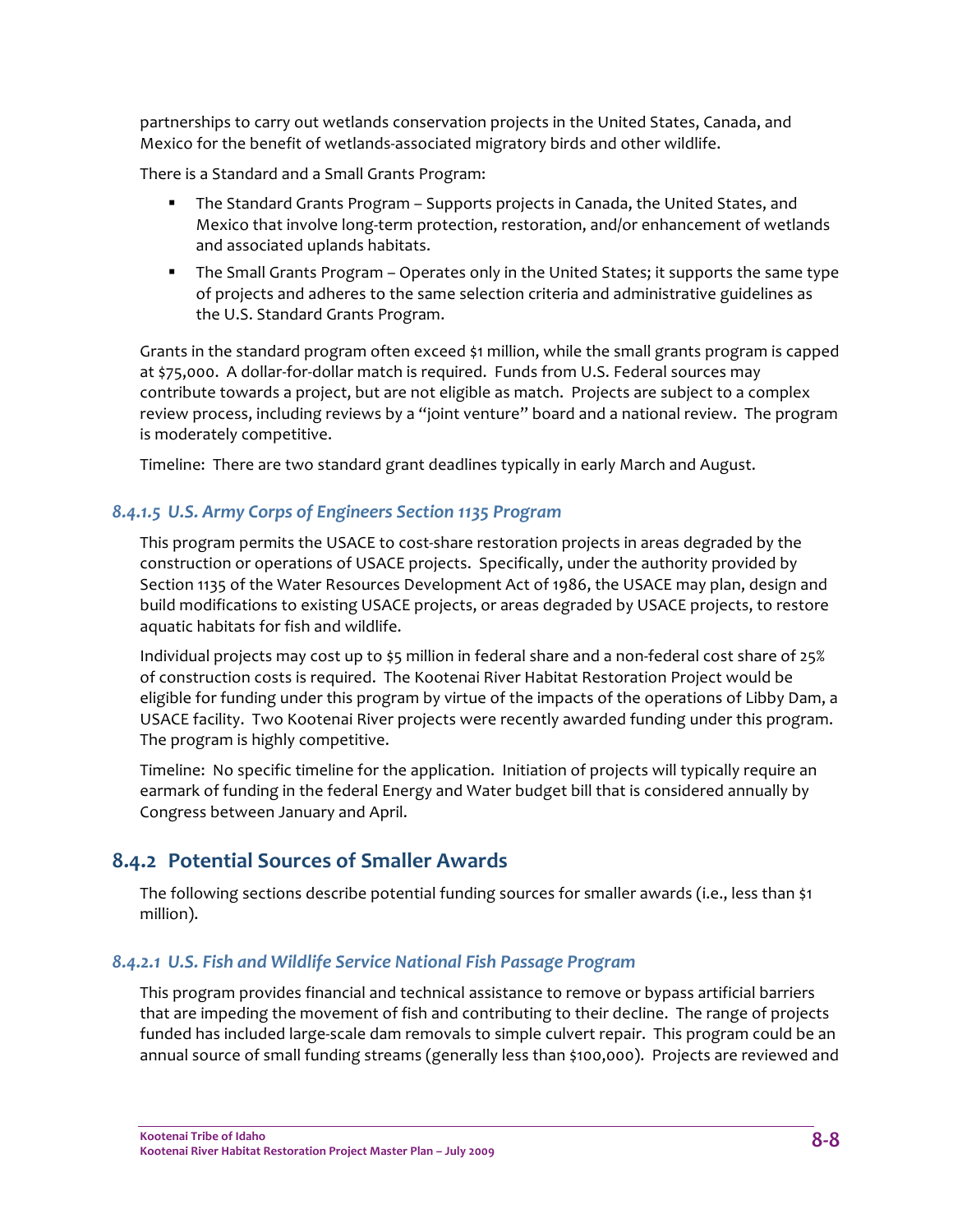prioritized on a Regional basis and typically require a 50% match, although there is some flexibility. The program is moderately competitive.

Timeline: Proposals must be submitted to the local Fish and Wildlife Management Office by August of each year.

#### *8.4.2.2 U.S. Fish and Wildlife Service Tribal Wildlife Grant Program*

Tribal Wildlife Grants are used to provide technical and financial assistance to Tribes for the development and implementation of programs that benefit fish and wildlife resources and their habitat. This is an annual funding source and the maximum award for any one project under this program is \$200,000. Recipients are selected through a nationally competitive process. Proposals are evaluated according to resource benefit, performance measures, work plan, budget, capacity building and their partnerships and contributions.

Timeline: Proposals are typically due by the beginning of September.

#### *8.4.2.3 State Revolving Fund*

State Clean Water Revolving Funds, authorized under the Clean Water Act, provide financial assistance for water quality projects including wastewater treatment, non‐point source water quality management, watershed protection or restoration, and estuary management projects. Assistance can include instruments such as loans, refinancing, and debt guarantees.

In the past several years, the EPA has encouraged states to increase funding for non‐point source pollution, habitat restoration and estuary projects. Fundable projects in 2006 ranged from \$150,000 for planning to \$15,000,000 for constructing infrastructure.

## **8.5 Other Potential Funding Sources**

The following sections identify a number of other potential funding sources. As the planning for the project progresses into the preliminary design phase, the Tribe will continue to investigate other potential funding sources as well as cost‐sharing opportunities.

#### **8.5.1 Natural Resource Conservation Service Farm Bill Conservation Incentive Programs**

Large segments of the Kootenai River are bordered by private land in farm and residential uses. Landowner incentives will rarely be sufficient to support major restoration projects, but they can encourage voluntary conservation action on private land that can complement the larger projects.

The Farm Bill suite of programs is provided through the Natural Resource Conservation Service (NRCS) to private farmers to promote conservation projects on their property. The programs include the Environmental Quality Incentives Program (EQIP), the Conservation Reserve Program (CRP), the Wildlife Habitat Incentives Program (WHIP), and several others. Many provide land rental and cost sharing for conservation practices under multi‐year contracts with the landowner. In addition, the Conservation Innovation Grants (CIG) awards grants to landowners for innovative conservation projects.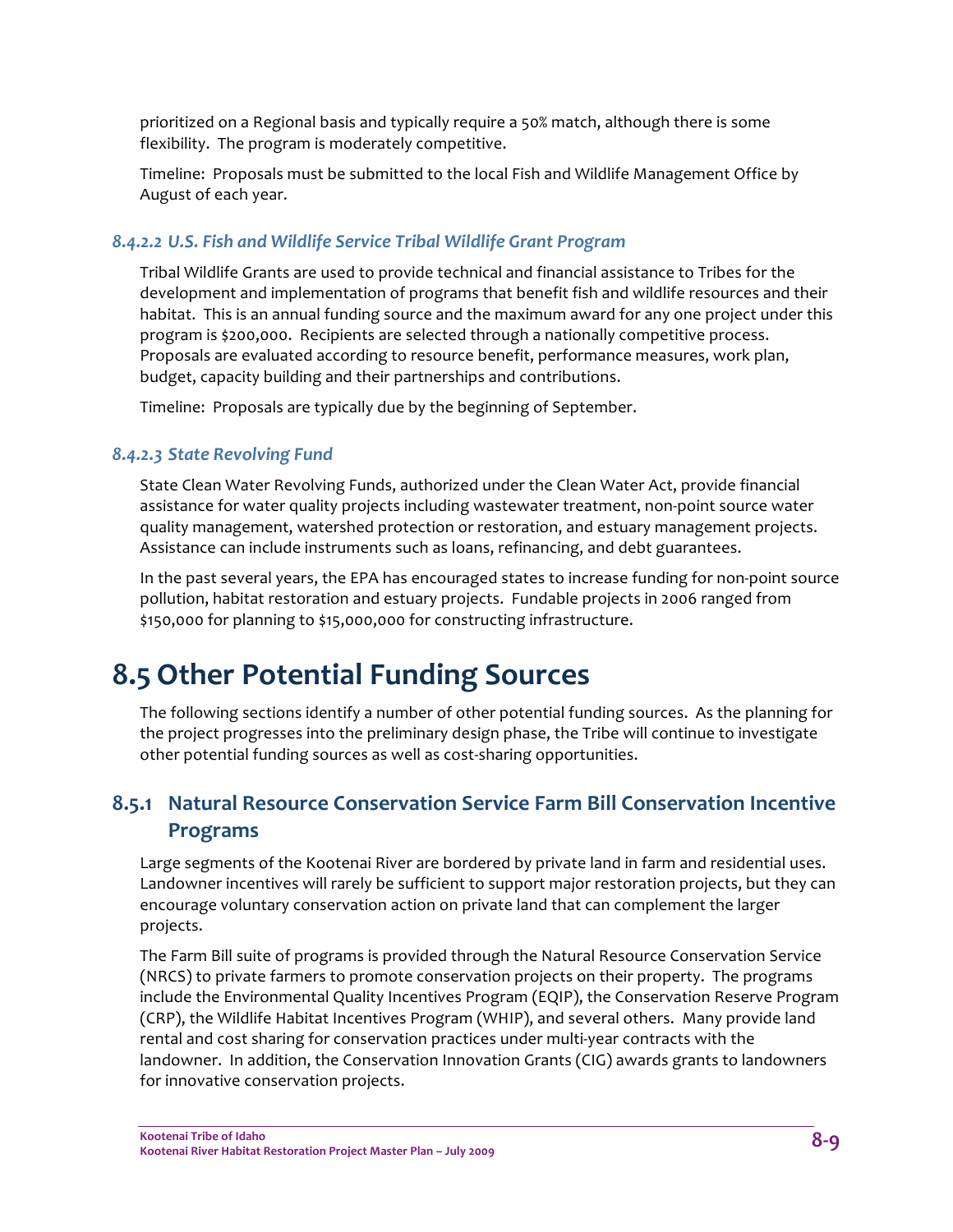The farm bill programs vary in competitiveness, with grant programs far more competitive than rental and cost‐sharing programs. NRCS Farm Bill programs include:

- Wetlands Reserve Program (WRP) Seeks to protect, restore, and enhance wetlands on private land. Agreements can be 10‐year restoration cost share, 30‐year conservation easements, or permanent conservation easements.
- Environmental Quality Incentives Program (EQIP) Emphasizes that agricultural production and environmental quality are compatible. EQIP provides incentives to landowners that implement conservation practices on their land, including wildlife habitat management.
- Wildlife Habitat Incentives Program Provides landowners with technical and financial assistance to protect and enhance wildlife habitat.
- **Conservation Security Program (CSP)** Rewards good stewardship on private land. In 2006, CSP in Idaho focused on the Clearwater and Lower Bear River‐Malad watersheds.
- **Conservation Innovative Grants Development and adoption of innovative conservation** technologies.
- Grassland Reserve Program (GRP) Protects, enhances, and restores grassland, rangeland, pastureland, and shrubland on private lands.
- Conservation Reserve Program (CRP) CRP provides annual rental payments to landowners that practice soil conservation, primarily through conversion of highly erodible lands to resource‐conserving vegetative covers, such as native vegetation.

Timeline: Applications for rental and cost‐sharing programs can be submitted on an on‐going basis. Conservation Innovation Grant applications are typically due in mid‐February.

#### **8.5.2 Mitigation/Conservation Banking**

Public works agencies and private developers are increasingly looking at off‐site restoration options to mitigate for environmental impacts of their construction projects, and a variety of mitigation banking programs and other mitigation alternatives have been created across the United States to meet these needs. The Idaho Statewide Transportation Improvement Program (STIP) identifies several state highway projects in the vicinity and there may be other development activity that could contribute funding to a restoration project in the Kootenai corridor. This would be pursued through consultation with the project managers of the relevant projects.

Timeline: Varies by project. Mitigation requirements are generally established one to two years after project initiation on larger highway projects.

## **8.6Summary**

The Kootenai Tribe believes securing funding for the Kootenai River Habitat Restoration Project will require a concerted effort focused jointly on the large dedicated source or sources and on maintaining and broadening the annual fundraising effort focused on competitive grant sources.